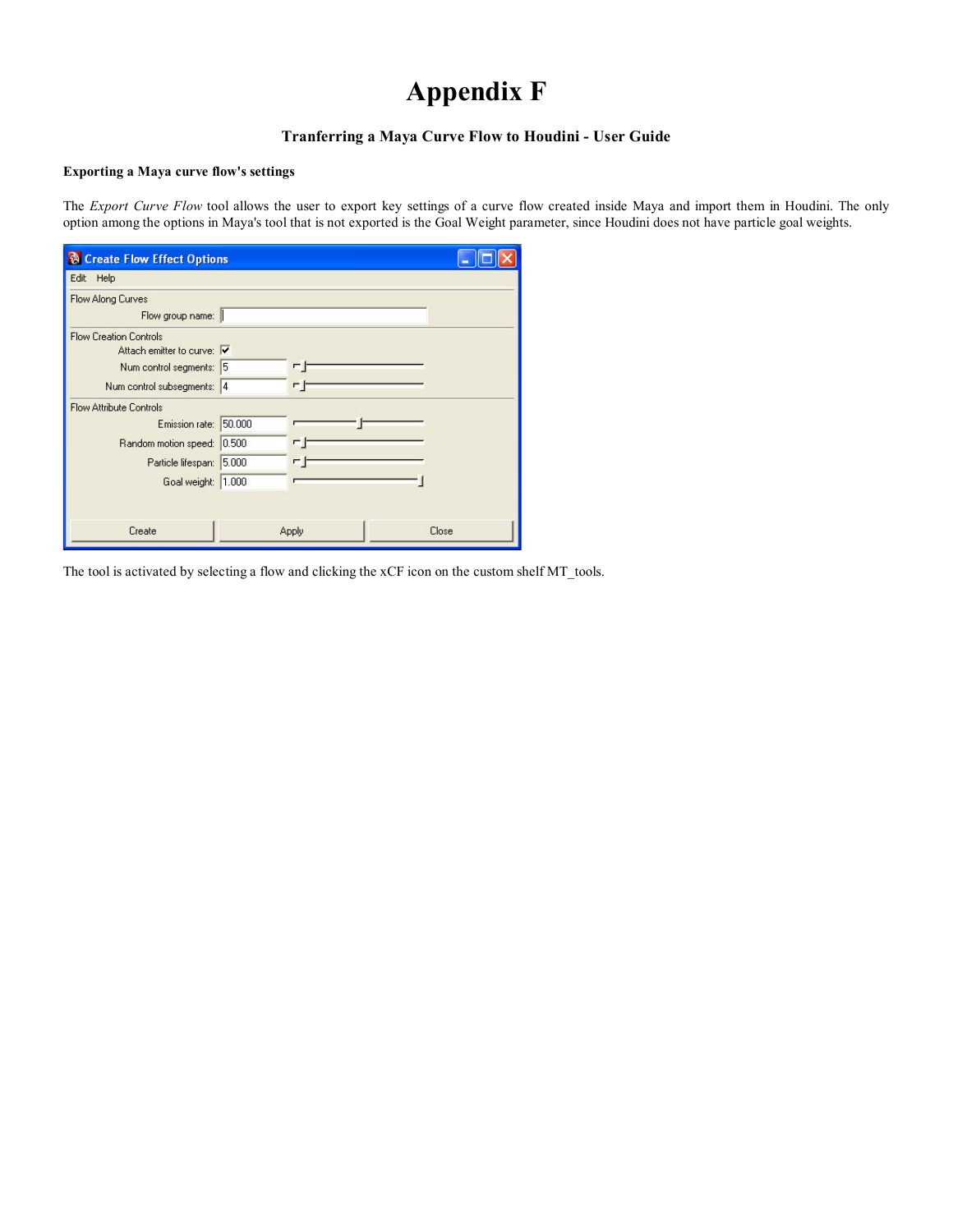

This will display a file dialog window allowing the user to choose a folder and filename where settings should be saved. By default the tool points to Maya's home folder - My Documents/maya on Windows or ~/maya on Linux.If the user does not enter the expected extension (.pref), the tool adds it automatically.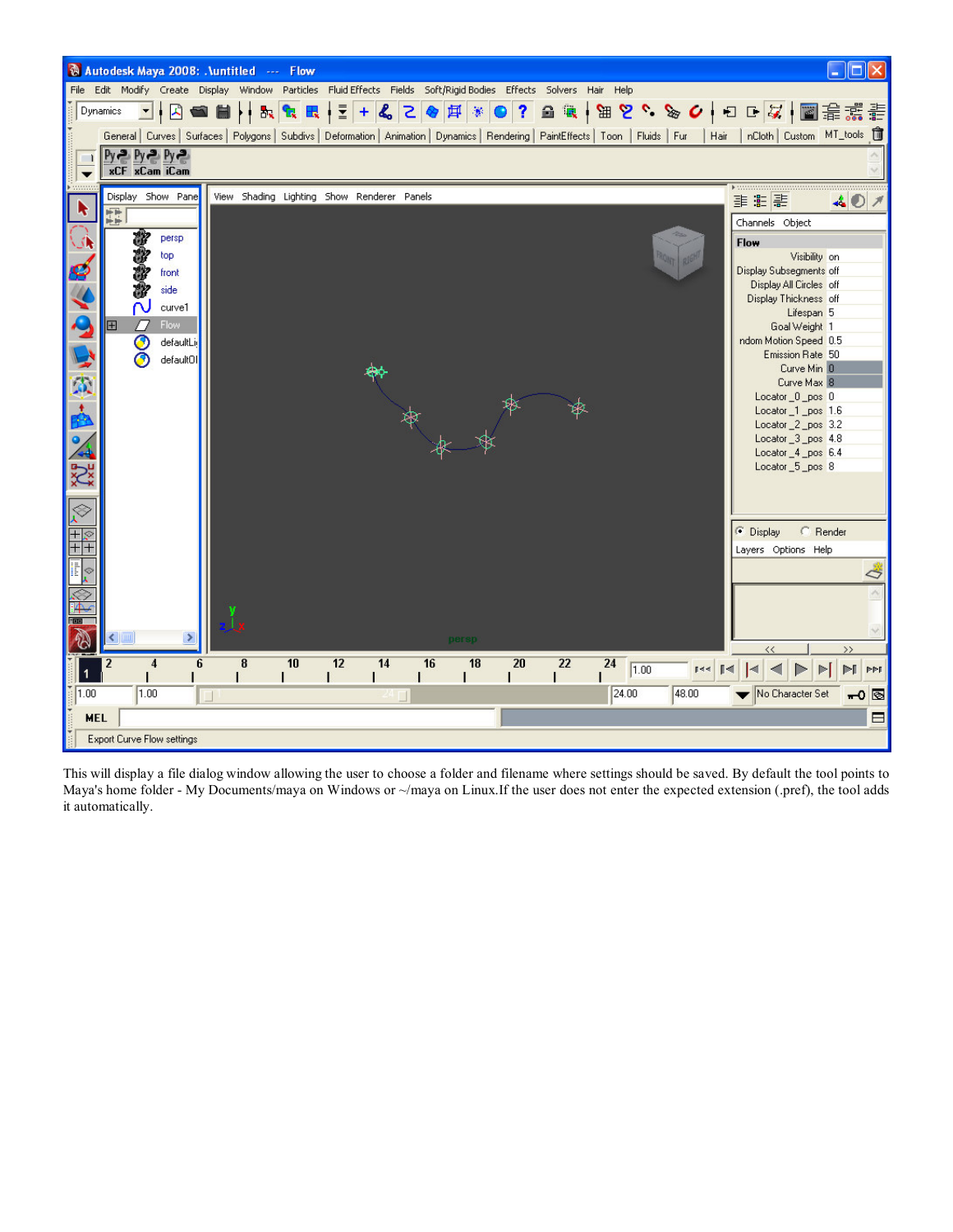| <b>Save As</b>                                   |                                                                |                                             |                                                  |                |
|--------------------------------------------------|----------------------------------------------------------------|---------------------------------------------|--------------------------------------------------|----------------|
| Save in:                                         | maya                                                           |                                             | $+B$ of $E$                                      |                |
| Recent<br>Desktop<br>My Documents<br>My Computer | maya2008x32_flow<br>projects<br>scripts<br><b>O</b> fbxpresets |                                             |                                                  |                |
| My Network<br>Places                             | File name:<br>Save as type:                                    | maya2008x32_flow<br>Filtered Files [*.pref] | $\overline{\phantom{a}}$<br>$\blacktriangledown$ | Save<br>Cancel |

If the user cancels the Save As dialog, an error message is displayed.



Once the file has been saved, the tool shows a confirmation message.

| <b>File save confirmation</b> |                                                                                                         |  |
|-------------------------------|---------------------------------------------------------------------------------------------------------|--|
|                               | Settings saved in file C:\Documents and Settings\Administrator\My Documents\maya\maya2008x32_flow.pref. |  |
|                               | ΠK                                                                                                      |  |

## Importing the .pref file in Houdini

The saved preference file can be imported by either of the Houdini particle flow tools (the first 2 icons on the custom Houdini shelf).. They read the settings in the .pref file and populate the widgets of the respective dialog window.



File dialog to choose file to import: